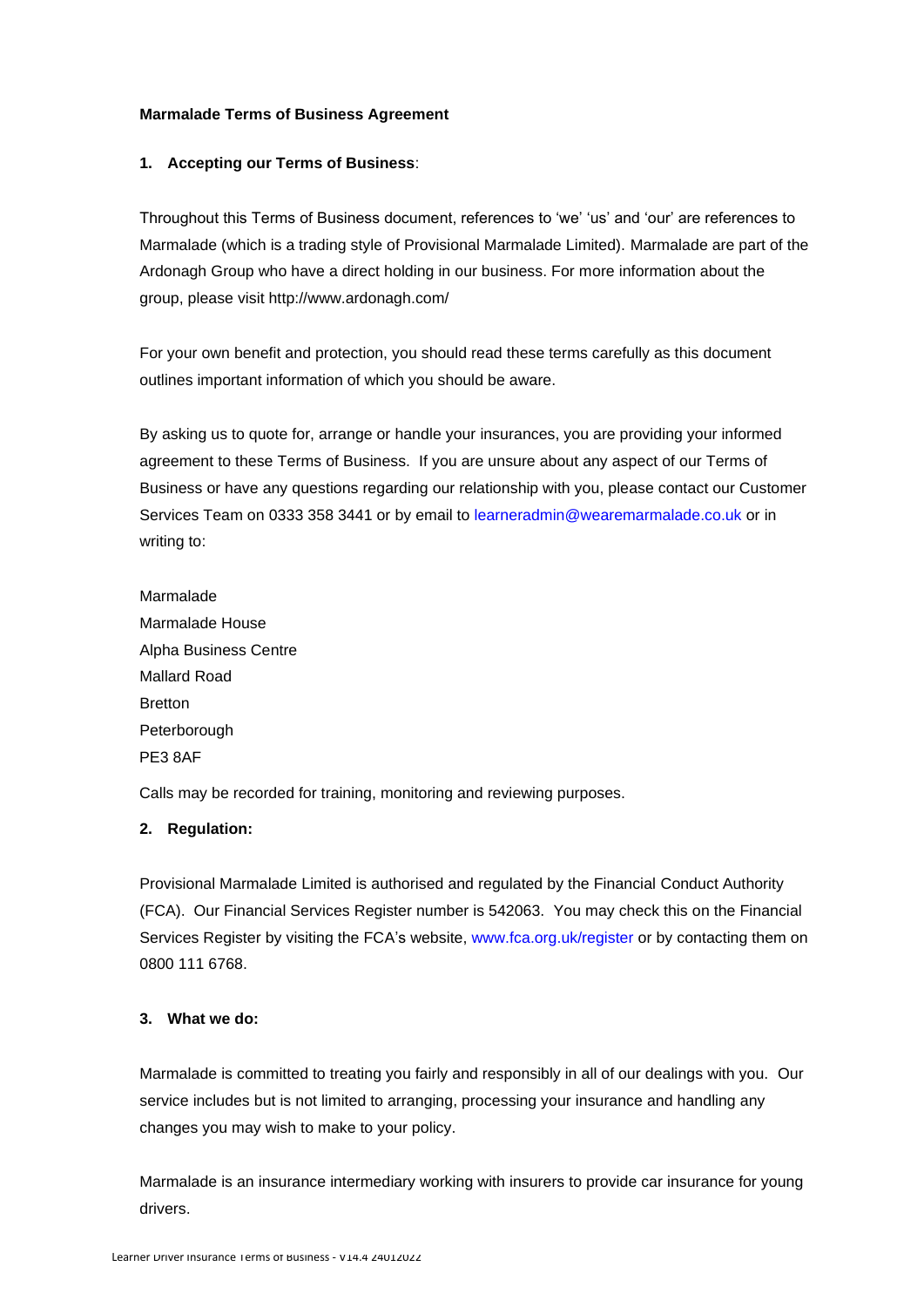Learner Driver Insurance is a bespoke policy arranged on your behalf and underwritten by Ageas Insurance Limited. You do not pay us a fee for doing this. We receive commission from Ageas Insurance Limited which is a percentage of the total annual premium. Our entitlement to commission arises as soon as you give us instructions to take out or renew a policy.

We provide product information on our website, and over the phone, to help customers identify a policy which meets their demands and needs. We are non-advisory and do not make personal recommendations. If you choose to amend, renew or cancel your policy with us whether through our website, by written correspondence (including email) or over the phone, then you will do so on a non-advised basis. It is important that you read all of the relevant product details and decide how you wish to proceed before you commit to purchasing a policy with us.

We work with the insurer to ensure that the policies we offer are competitively priced and offer an appropriate level of cover. We act on your behalf when placing your chosen policy with the insurer, issuing you with your policy documentation, administering any changes that may be required during the policy term and referring you to the insurer, who will deal with any claims you may submit. We act as the agent of the insurer when administering the policy, offering a renewal price and dealing with any product changes which may subsequently be introduced.

There are administration charges associated with the Learner Driver Insurance and these are detailed below: under Section 8 'Cancellation Procedures' and Section 9 'Administration Fee'.

Your policy documents are provided online, including your certificate of insurance. If you prefer, you may request that we send you paper copies of these documents from the outset or at any time during your policy term, by emailing [enquiries@marmalade.co.uk.](mailto:enquiries@marmalade.co.uk) No charge will be made for this.

#### **4. Your Responsibilities:**

It is an offence under the Road Traffic Act (1988) to make any false statement or withhold any requested information for the purposes of obtaining a Certificate of Motor Insurance. Failure to ensure that the information is true and complete may mean that your policy does not operate in the event of a claim and you may have difficulty in obtaining insurance in the future or experience extra cost in doing so.

You must tell us immediately about any changes that may affect your policy cover. If we are not informed of any changes this may affect your ability to claim under your policy.

Here are the changes you must tell us about: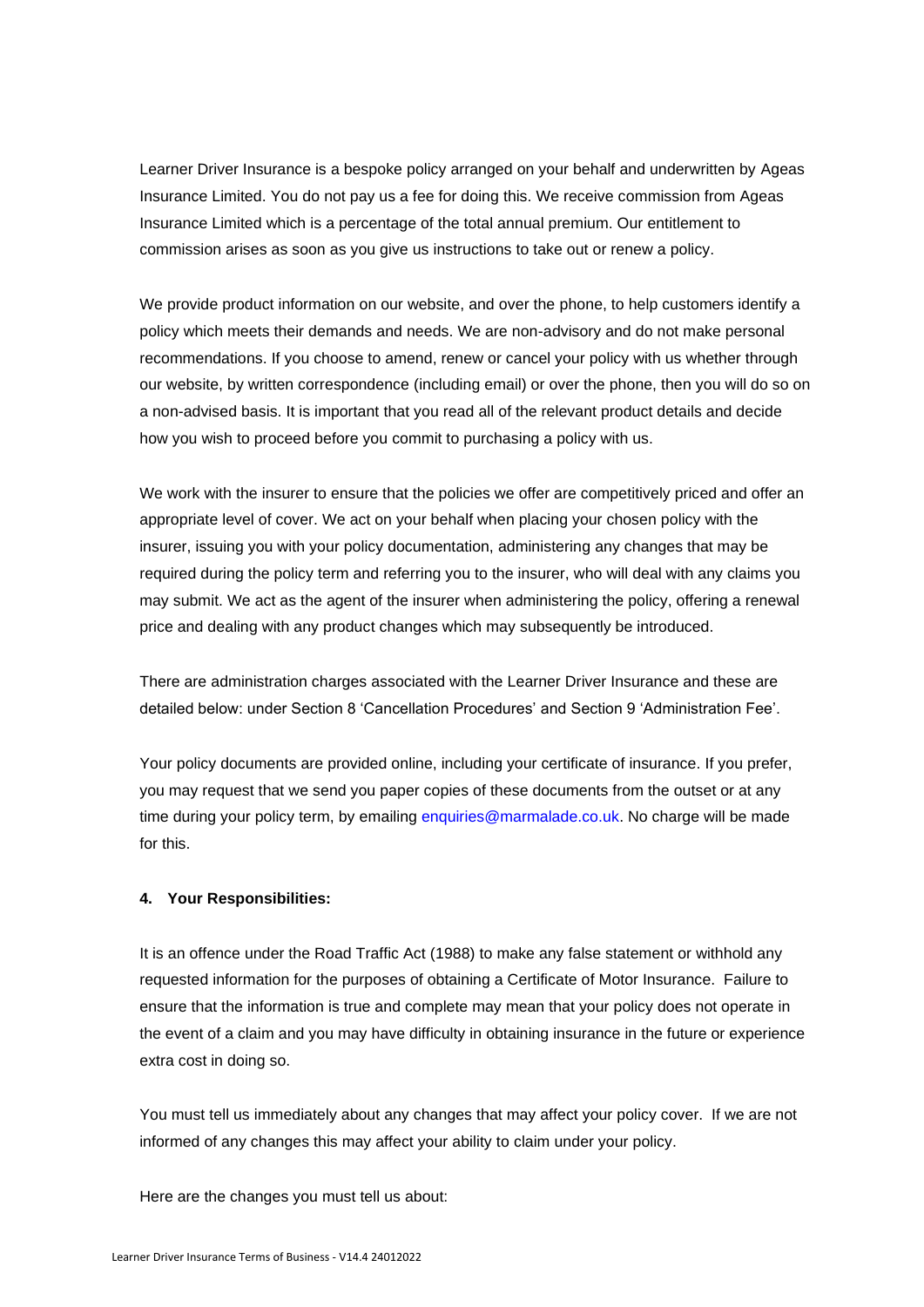- If you change your car
- If you change your address, or where you normally keep your car
- If you make any changes to your car that make your car different from the manufacturer's standard UK specification
- If you want to use your car for a purpose not permitted in your Certificate of Motor Insurance
- If you are convicted of a criminal or motoring offence including fixed penalty notices
- If you have a prosecution pending for any motoring offence
- If you become unemployed or change occupation, including any part-time work
- If you change your name due to marriage or Deed Poll
- If there are any changes made to the status of your driving licence
- If you become aware of any physical or medical condition which may affect your ability to drive. If you do have a medical condition which needs reporting to the DVLA, insurance cover will only be provided if you have made the DVLA aware and they have confirmed that you may continue to drive. In the event of there being a claim, settlement may be repudiated and the policy cancelled if you did not disclose your medical condition to the DVLA.

## **5. Use of Personal Data:**

We will process any personal information we obtain in the course of providing our services to you in accordance with the principles of the **General Data Protection Regulation (EU) 2016/679** and **The Data Protection Act 2018.**

Please see our **Privacy Policy** which explains in detail the information we collect from you and how this is used.

## **6. Handling Money**

We act as agents of the insurer in collecting premiums and handling refunds due to clients. Such monies are deemed to be held by the insurer(s) with which your insurance is arranged.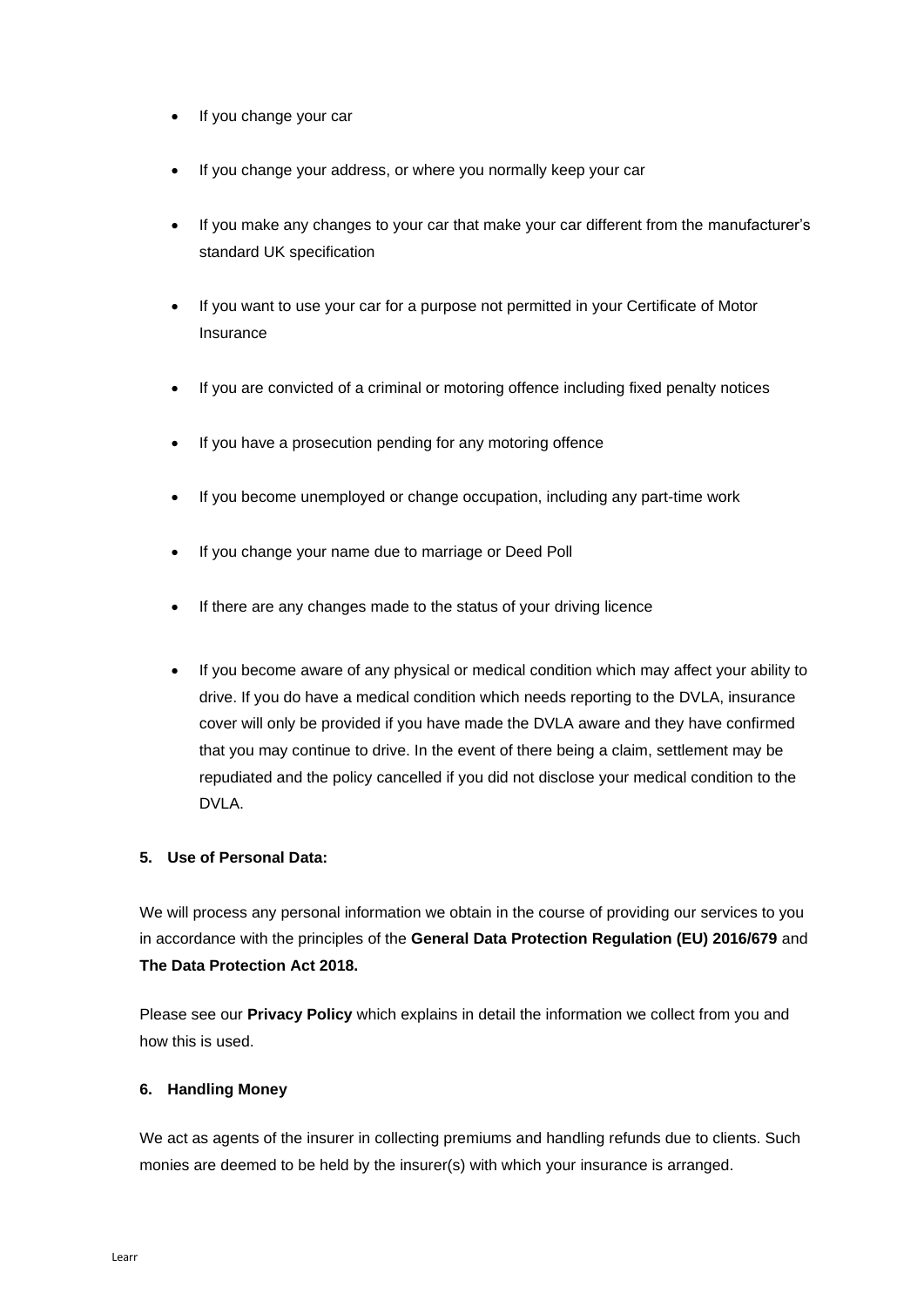# **7. Complaints and Compensation**

We aim to provide you with a high level of customer service at all times, but if you are not satisfied, please contact our Complaints Officer, at the address shown above. When dealing with your complaint, we will follow our complaint handling procedures. A summary of these procedures is available on request. If you are still not satisfied, you are entitled to refer the matter to the Financial Ombudsman Service [\(www.financial-ombudsman.org.uk\)](http://www.financial-ombudsman.org.uk/). You are also able to use the EC On-line Dispute Resolution (ODR) platform at<http://ec.europa.eu/consumers/odr/> who will notify FOS on your behalf.

We are covered by the Financial Services Compensation Scheme (FSCS). You may be entitled to compensation from the scheme if we cannot meet our obligations. This depends on the type of business and the circumstances of the claim. Further information about compensation scheme arrangements is available from the FSCS on 0800 678 1100 or 0207 741 4100 and [http://www.fscs.org.uk/.](http://www.fscs.org.uk/)

## **8. Cancellation Procedure**

#### **Before your policy start date:**

If you notify us that that you wish to cancel the policy before the policy starts, the following refunds will be made:

7 or 14 day policy: Full refund 30, 60, 90, 120, 180 or 240 day policy: Full refund of total premium, minus £10.00 cancellation fee

## **After your policy start date:**

# **Please note that in the event of a claim being made, regardless of when the policy is cancelled, there will be no refund given.**

If you notify us that you wish to cancel the policy once it is in force, the following rules will apply:

## **Cancelling within the 14 day Cooling Off Period**

7, 14 or 30 day policy: No refund 60, 90, 120, 180 or 240 day policy: Pro- rata refund of the part of the premium not used, minus £10.00 cancellation fee

PLEASE NOTE: where applicable, the refund will be based upon the total cover provided – which will include the day of cancellation itself.

## **Cancelling outside the 14 day Cooling Off Period**

7 day policy: No refund 14 day policy: No refund